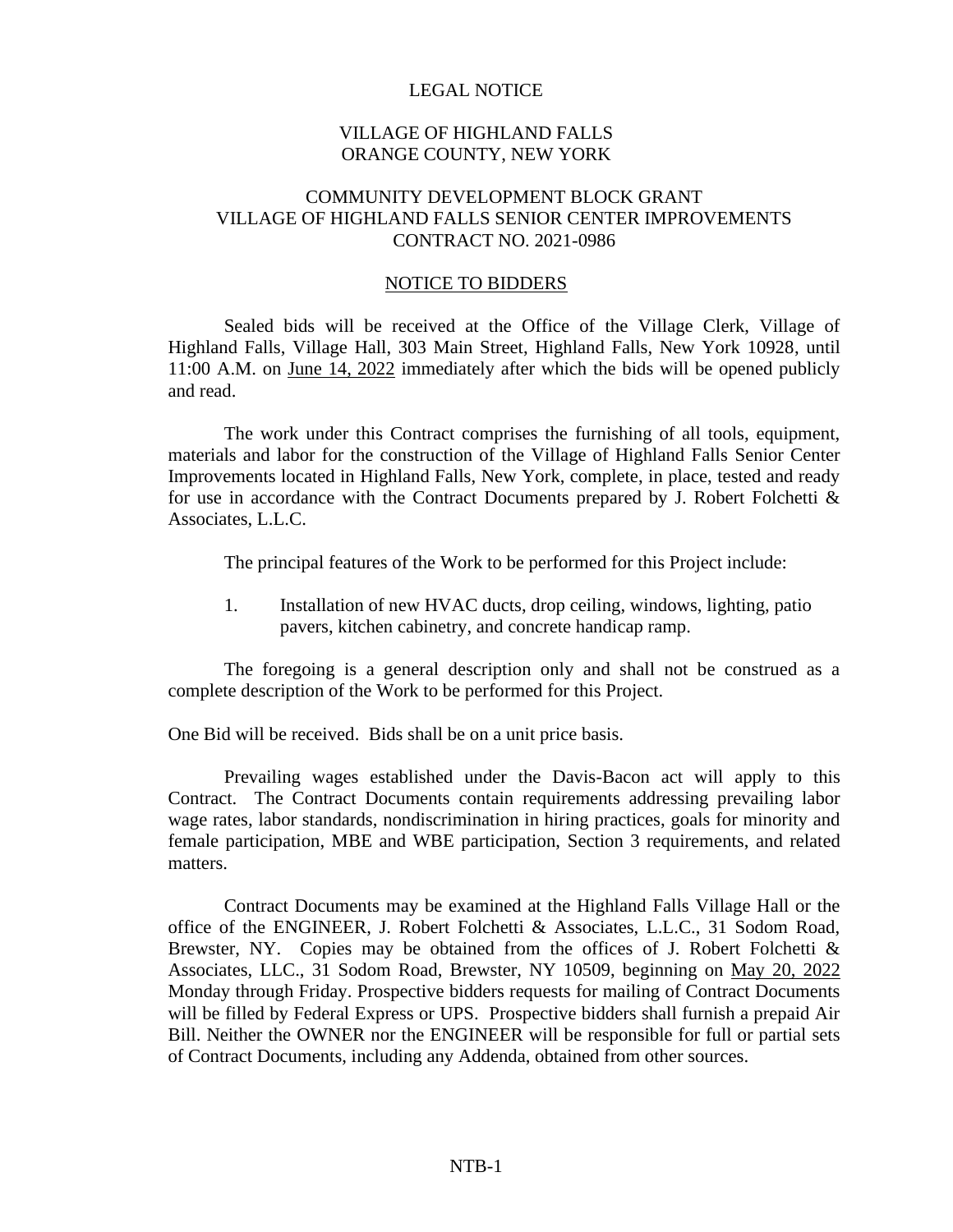Bid security, and proof of qualifications to perform the Work shall be as described in the Instructions to Bidders.

Bidders shall comply with all special and statutory requirements in accordance with the Instructions to Bidders.

Contract time of commencement and completion will be as specified in the Agreement.

Each bid shall be accompanied by, a Bid Bond, the coverage of which is specified in the Instructions to Bidders. The Bid Bond Form is contained herein as part of the Contract Documents. Bonding Firm must be listed in OMB Circular 570.

Prevailing Wage Rates under Davis Bacon and MBE/WBE, as applicable, apply to this Contract.

This project is subject to the provisions of Article 5-A of the General Municipal Law of the State of New York and certificates required thereunder shall be available for public inspection at the office of the Village Clerk, Village of Highland Falls, NY.

For any reason whatsoever or for no reason the Village reserves the right to waive any informalities in the bids or to reject any and all bids. No bidder may withdraw his bid except by written request submitted at least twenty-four hours before the time for opening or until the lapse of 90 days after the actual opening thereof.

The Village is exempt from payment of sales and compensating use taxes of the State of New York and of Cities and Counties on all materials to be incorporated into the Work. These taxes shall not be included in the Bid.

The Village will furnish the required certificates of tax exemption to the CONTRACTOR for use in the purchase of supplies and materials to be incorporated into the Work.

The Village's exemption does not apply to construction tools, machinery, equipment or other property purchased by or leased by the CONTRACTOR, or to supplies or materials not incorporated into the Work.